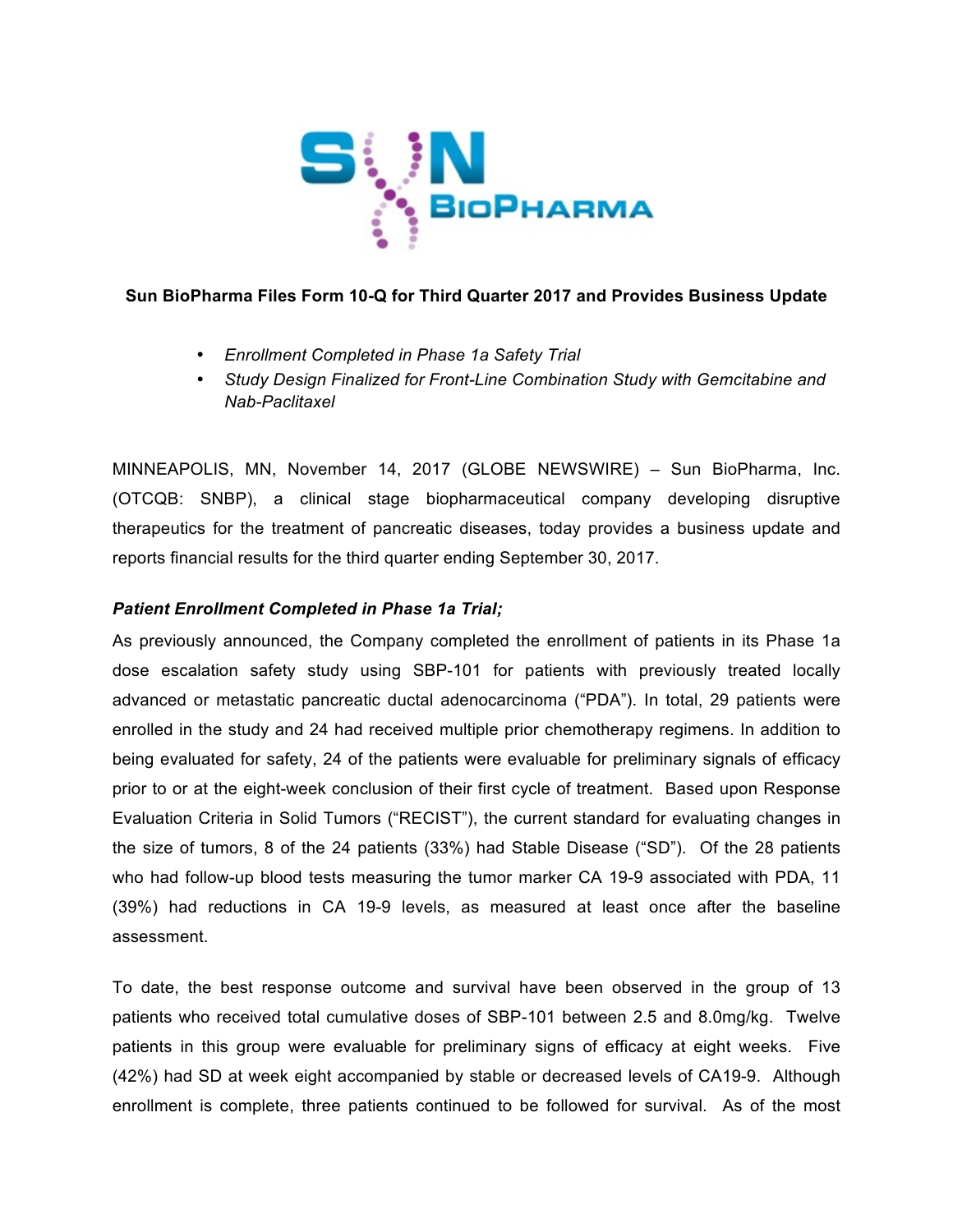recent updates from study sites, median survival in this group was 3.8 months. Nine patients (69%) have exceeded 3 months of overall survival ("OS"), four patients (31%) had exceeded 4 months of OS, three patients (23%) had exceeded 8 months of OS and two patients (15%) had exceeded 10 months of OS.

#### *Focus Shifts to Next Study*

The Company also previously announced, that after reviewing data from the sixth and final cohort of patients, as well as data from all 29 patients enrolled in the study, the Data Safety Monitoring Board (DSMB) had recommended a safe and well-tolerated dose level of SBP-101 to be used for the further clinical study of SBP-101 in combination with the currently approved treatments. Therefore, the Company's clinical team, working in conjunction with its medical advisors and potential physician investigators, has developed a protocol the Company intends to submit for a study of SBP-101 administered in combination with gemcitabine and nabpaclitaxel in newly diagnosed patients with metastatic PDA. The study is expected to include a dose-escalation phase with up to six months of treatment at each dose level. The doseescalation phase is intended to include treatment at up to three dose levels and would be followed by an expansion phase at the recommended dose level determined. Enrollment is expected to begin in the first quarter of 2018

"The absence of non-target organ adverse events at the DSMB recommended dose level corroborates our pre-clinical data which suggests non-overlapping toxicity in combination therapy with gemcitabine and nab-paclitaxel," noted Suzanne Gagnon, MD, Sun BioPharma's Chief Medical Officer. "We are very encouraged and looking forward to demonstrating the ability of SBP-101, in a combination therapy, to improve outcomes for newly diagnosed PDA patients."

"Completion of enrollment in our first Phase 1a study with SBP-101, and now just following a few patients for survival data has been a significant milestone for our Company. We also are very excited to be working on designing our next clinical trial. Work is underway at this time to develop the protocol for the next study, determine our clinical study sites, and engage our Principal Investigators for the study. This is a key step in our Company's progress" said David Kaysen, President and CEO. "We extend our gratitude to our physician investigators and advisors who have been instrumental in supporting our efforts to develop SBP-101, and of course thank the patients and their families that have been incredibly instrumental in our clinical progress."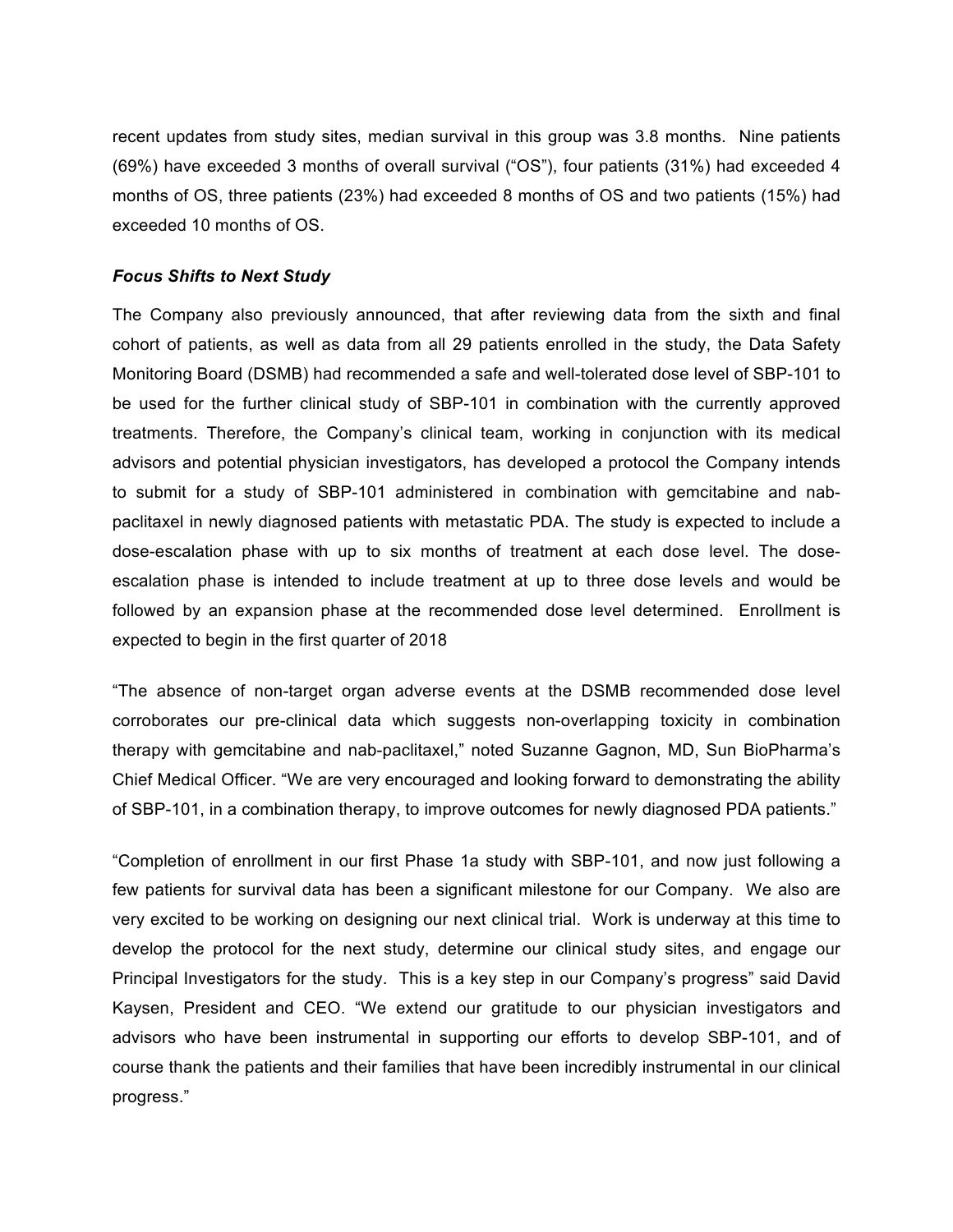#### *Reverse Stock Split*

The Company implemented a 1-for-10 reverse stock split, effective as of the close of business on November 7, 2017 and the Company's common stock commenced trading on a splitadjusted basis at the beginning of trading on November 8, 2017. The reverse stock split was intended to increase the market price per share of the Company's common stock to aid in qualifying for a potential listing on The Nasdaq Capital Market. The Company is taking additional actions to satisfy other listing requirements. Until the Company meets the criteria for listing and an application for listing is accepted by Nasdaq, which may not happen within a reasonable time frame, if at all, the common stock will continue to be eligible for quotation on the OTCQB Venture Marketplace tier of the over-the-counter markets administered by the OTC Markets Group, Inc.

#### **Financial Results for the Three and Nine Months Ended September 30, 2017**

General and administrative ("G&A") expenses increased 3.2% to \$515,000 in the third quarter of 2017, up from \$499,000 in the third quarter of 2016. G&A expenses increased 61.0% to \$2.3 million in the nine months ended September 30, 2017, up from \$1.4 million in the comparable period of 2016. These increases resulted primarily from increases in non-cash, share-based compensation expense during the current year partially offset by current year reductions in legal and accounting costs.

Research and development ("R&D") expenses decreased 16.7% to \$530,000 in the third quarter of 2017, down from \$636,000 in the third quarter of 2016. R&D expenses increased 18.0% to \$2.0 million for the nine months ended September 30, 2017, up from \$1.7 million in the nine months ended September 30, 2016. The current quarter decrease in R&D expense was due primarily to reduced costs of manufacturing and manufacturing process development, which was materially completed in 2016, and fewer study patient enrollments in the third quarter of 2017, partially offset by contract research costs incurred in conjunction with the Company's NIH sponsored pancreatitis study. The increased costs for the nine months ended September 30, 2017 resulted primarily from the costs of the Phase 1 clinical trial and non-cash share-based compensation expense recorded during the current year. There was no share-based compensation expense recorded during the first nine months of 2016.

Other expense, net, was \$371,000 in the current quarter compared to other income, net, of \$11,000 in the third quarter of 2017. Other expense, net, increased to \$4.5 million for the nine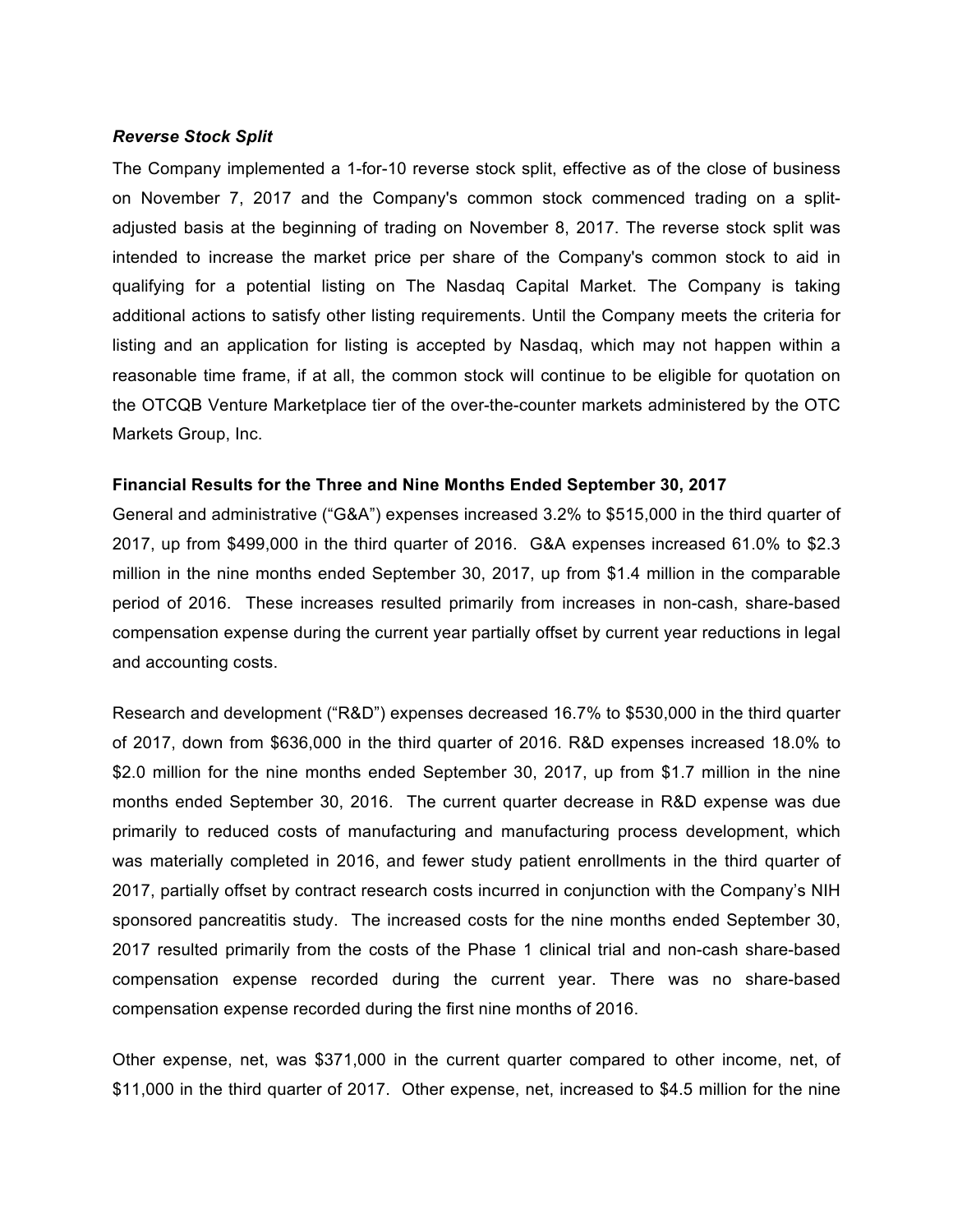months ended September 30, 2017, up from \$70,000 in the same period of the prior year. The increase in the current quarter was primarily due to increased interest expense resulting from the amortization of the discount on the 2017 convertible notes payable, partially offset by grant income earned during the current year received under a research grant awarded to the Company in 2016. On a year-to-date basis, the increase was due primarily to charges recorded related to the induced conversion of debt and increased interest expense resulting from the amortization of the discount on the 2017 convertible notes payable. These expenses were partially offset by foreign currency transaction gains recognized by our Australian subsidiary and grant income earned during the current year period.

Net loss for the three months ended September 30, 2017 was \$1.2 million, or \$0.33 per diluted share, compared to a net loss of \$1.1 million, or \$0.34 per diluted share, for the same period in 2016. The net loss for the first nine months of 2017 was \$8.2 million, or \$2.33 per diluted share, compared to a net loss of \$2.9 million, or \$0.94 per diluted share, for the first nine months of 2016.

#### **Balance Sheet and Cash Flow**

Total cash resources were \$943,000 as of September 30, 2017, compared to \$438,000 as of December 31, 2016. Total current assets were \$1.5 million and \$877,000 as of September 30, 2017, and December 31, 2016, respectively. These increases resulted from our current year sale of convertible promissory notes raising gross proceeds of approximately \$3.1 million, partially offset by the use of cash to fund operations.

Current liabilities decreased to \$2.1 million as of September 30, 2017, compared to \$5.5 million as of December 31, 2016. The decrease in current liabilities resulted primarily from the conversion of approximately \$3.1 million of previously outstanding debt and accrued interest into 418,332 shares of our common stock and from the reductions in outstanding accounts payable.

Net cash used in operating activities was \$2.6 million for the nine months ended September 30, 2017, compared to \$1.6 million in the same period of the prior year. The net cash used in each of these periods primarily reflects the net loss for these periods, and was partially offset by the effects of changes in operating assets and liabilities. In the nine months ended September 30,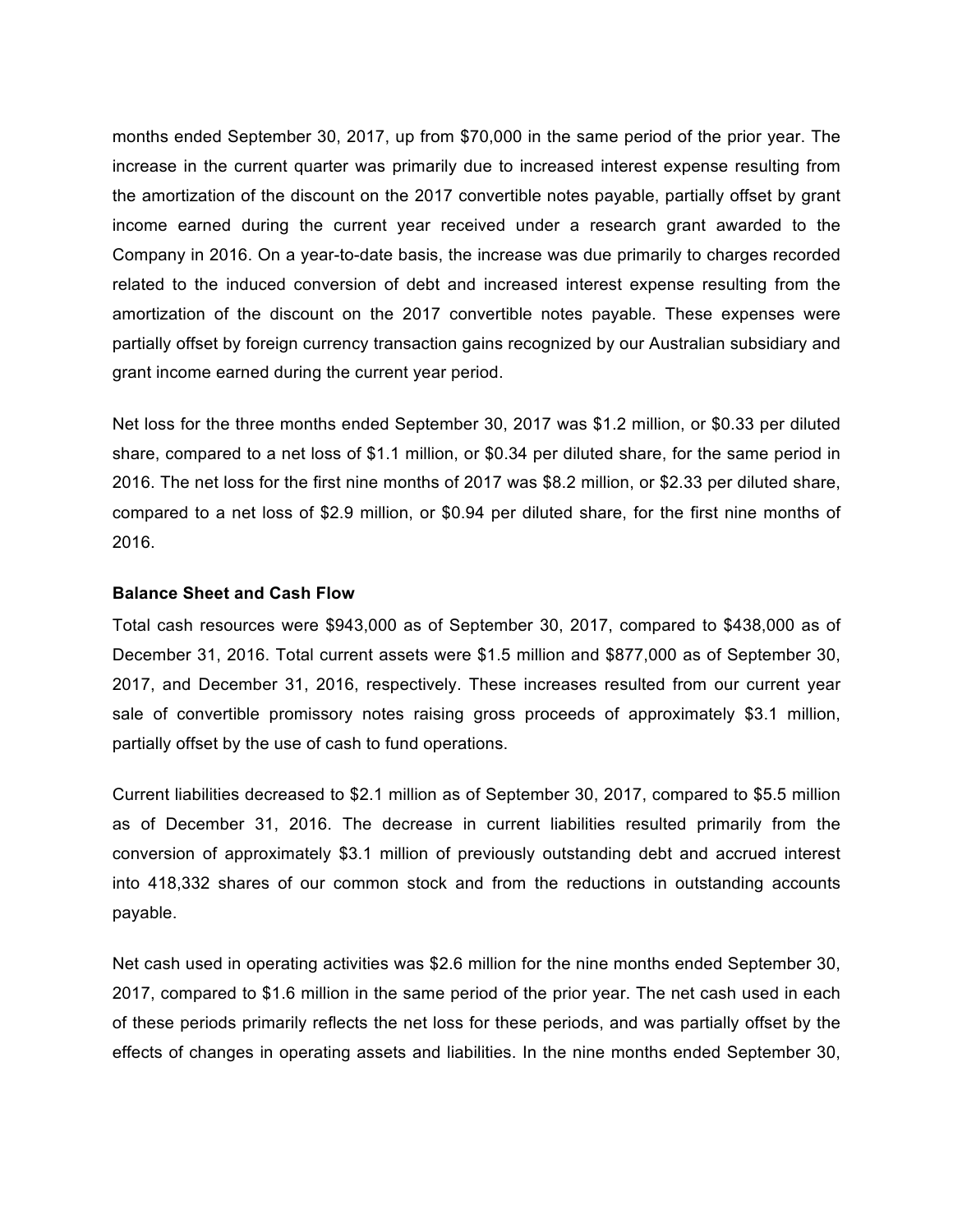2017, the net loss is also offset by non-cash charges recorded for the loss on induced debt conversion and share-based compensation.

### **About SBP-101**

SBP-101 is a first-in-class, proprietary, polyamine compound designed to exert therapeutic effects in a mechanism specific to the pancreas. Sun BioPharma originally licensed SBP-101 from the University of Florida Research Foundation in 2011. The molecule has been shown to be highly effective in preclinical studies of human pancreatic cancer models, demonstrating superior activity to existing FDA-approved chemotherapy agents. Combination therapy potential has also been shown for pancreatic cancer. SBP-101 is expected to differ from current pancreatic cancer therapies in that it specifically targets the exocrine pancreas and has shown efficacy against primary and metastatic disease in animal models of human pancreatic cancer. Therefore management believes that SBP-101 may effectively treat both primary and metastatic pancreatic cancer, while leaving the insulin-producing islet cells and non-pancreatic tissue unharmed.

### **About Sun BioPharma**

Sun BioPharma Inc. is a clinical-stage biopharmaceutical company developing disruptive therapeutics for urgent unmet medical needs. The Company's development programs target diseases of the pancreas, including pancreatic cancer and pancreatitis; the Company's initial product candidate is SBP-101 for the treatment of patients with pancreatic cancer. SBP-101 was invented by Raymond Bergeron, Ph.D., a Distinguished Professor Emeritus at the University of Florida. Sun BioPharma has scientific collaborations with pancreatic disease experts at Cedars Sinai Medical Center in Los Angeles, the University of Miami, the University of Florida, the Mayo Clinic Scottsdale, the Austin Health Cancer Trials Centre in Melbourne, Australia and the Ashford Cancer Centre in Adelaide, Australia. The Company's independent Data Safety Monitoring Board (DSMB) is Chaired by James Abbruzzese, MD, Professor of Medicine, Charles Johnson, M.D. Professor of Medicine, a member of the Duke Cancer Institute and Chief, Division of Medical Oncology at Duke University School of Medicine. Further information can be found at: www.sunbiopharma.com. Sun BioPharma's common stock is currently quoted on the OTCQB tier of the over-the-counter markets administered by the OTC Markets Group, Inc. under the symbol: SNBP.

## **Forward-Looking Statements Safe Harbor**

*This press release contains "forward-looking statements" within the meaning of the Private Securities Litigation Reform Act of 1995. For example, statements regarding the Company's next study, the timing and effects of the reverse stock split and potential eligibility and approval for listing on a national securities exchange are forward-looking statements. Any other statements that are not historical fact (including, but not limited to statements that contain words such as "will", "believes," "may," "anticipates," "expects," "estimates" or "plans") should also be considered to be forward-looking statements. Forward-looking statements are not a guarantee of future performance or results, and will not necessarily be accurate indications of the times at, or by, which such performance or results will be achieved. Forward-looking statements are*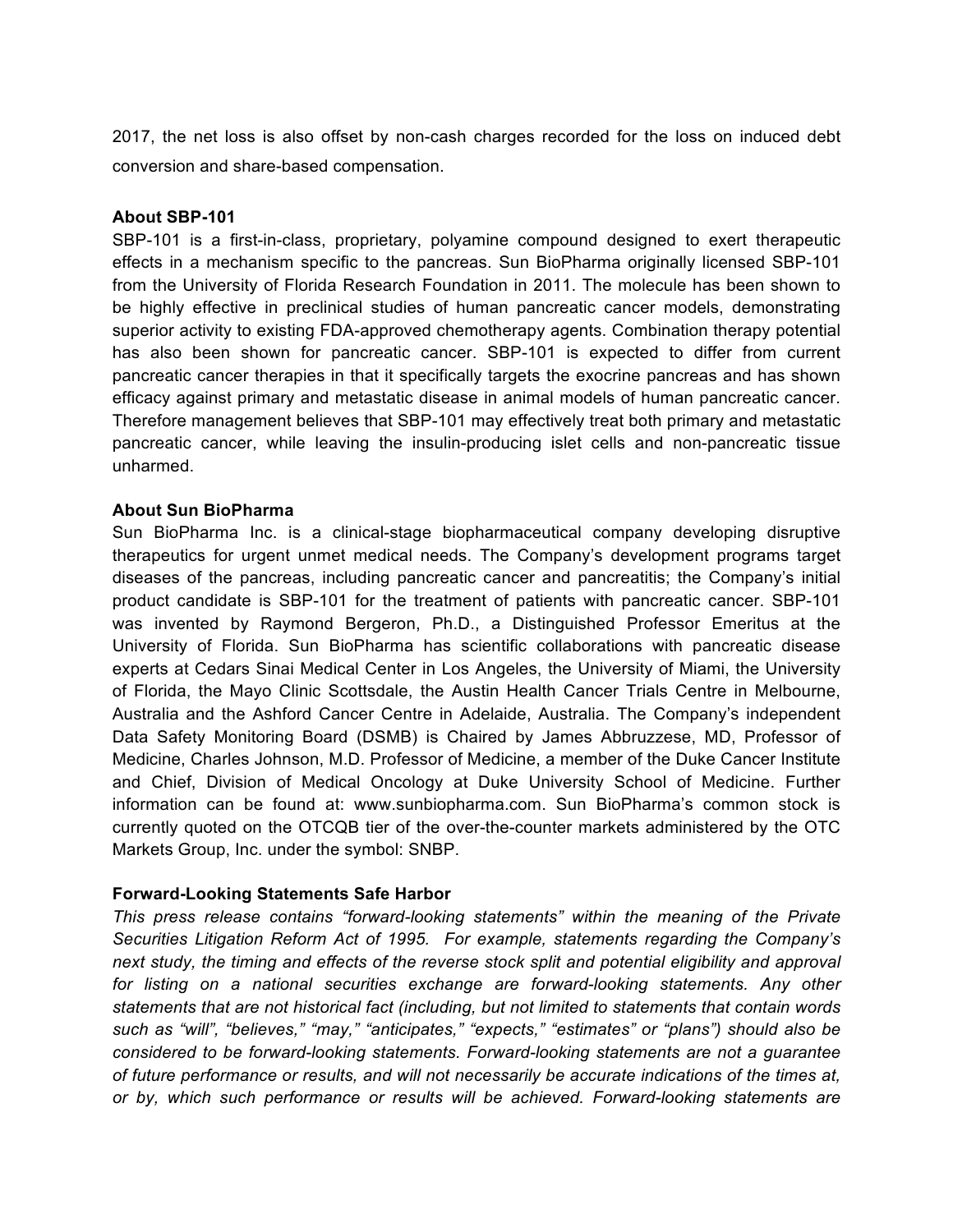*based on information available at the time the statements are made and involve known and unknown risks, uncertainties and other factors that may cause our results, levels of activity, performance or achievements to be materially different from the information expressed or implied by such forward-looking statements, including, without limitation, our need to obtain additional capital, which may not be available on acceptable terms or at all, risks inherent in the development and/or commercialization of potential products, uncertainty in the results or timing of clinical trials or regulatory approvals, timing of necessary regulatory processes relating to the reverse stock split, and other material changes in our business that could jeopardize our ability to qualify for listing on a national securities exchange. Actual results may differ materially from the results anticipated in these forward-looking statements and as such should be evaluated together with the many uncertainties that affect the Company and its business, particularly those disclosed from time to time in its filings with the Securities and Exchange Commission. Stockholders and other readers are cautioned not to place undue reliance on forward-looking statements, which speak only as of the date on which they are made. The Company disclaims any intent or obligation to update these forward-looking statements.*

**Contact Information: Investor & Media Contact:** Tammy Groene – Sun BioPharma, Inc. 952 479 1196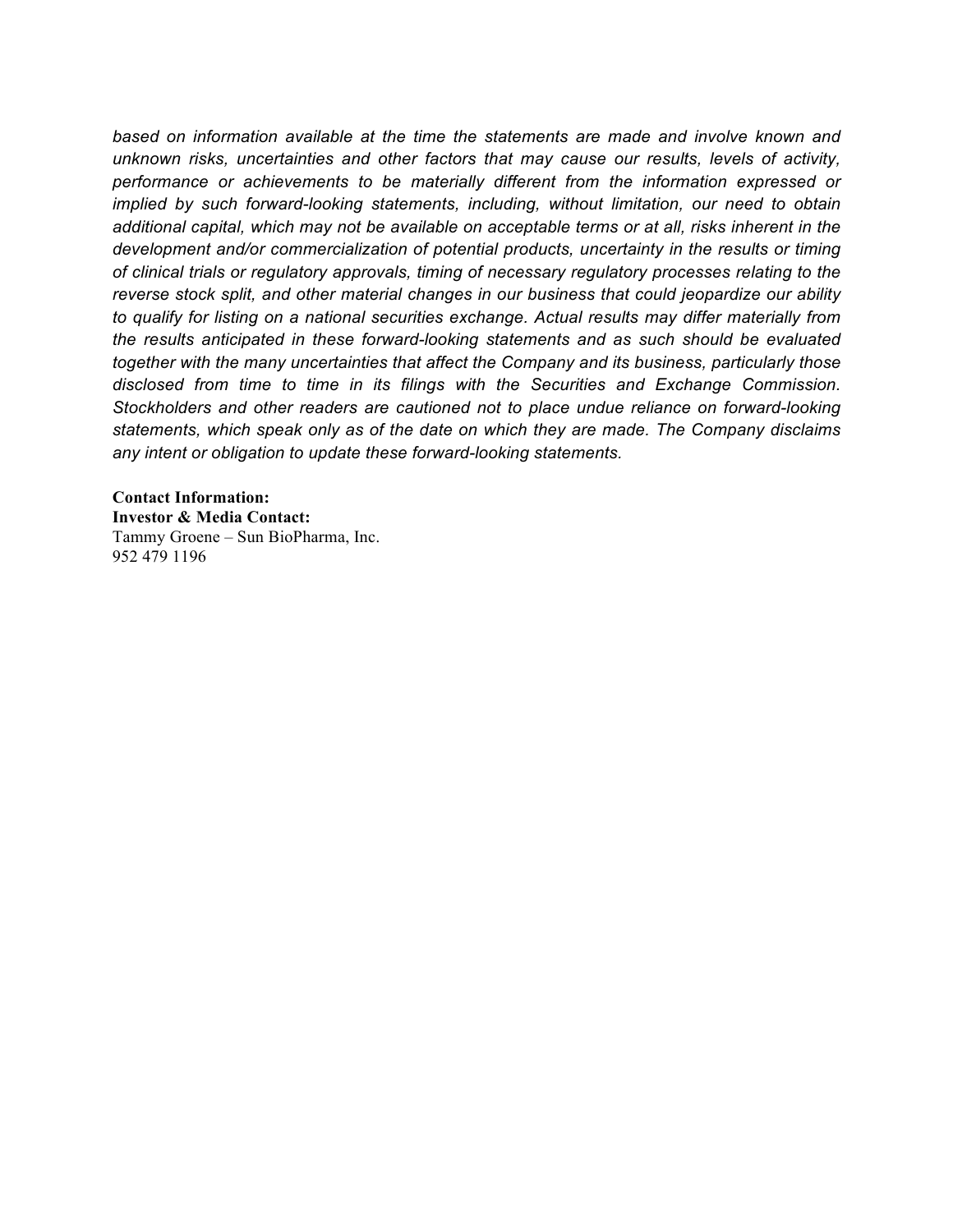# **Sun BioPharma, Inc. Consolidated Statements of Operations and Comprehensive Loss** (unaudited)

(In thousands, except share and per share amounts)

|                                                          | Three Months Ended September 30, |              |                           | Percent   | Nine Months Ended June 30, |               |           |    | Percent   |        |
|----------------------------------------------------------|----------------------------------|--------------|---------------------------|-----------|----------------------------|---------------|-----------|----|-----------|--------|
|                                                          |                                  | 2017         |                           | 2016      | Change                     |               | 2017      |    | 2016      | Change |
| Operating expenses:                                      |                                  |              |                           |           |                            |               |           |    |           |        |
| General and administrative                               | $\mathbb{S}$                     | 515          | $\mathbb{S}$              | 499       | 3.2%                       | $\mathsf{\$}$ | 2,252     | \$ | 1,399     | 61.0%  |
| Research and development                                 |                                  | 530          |                           | 636       | (16.7)                     |               | 1,955     |    | 1,657     | 18.0   |
| Operating loss                                           |                                  | (1,045)      |                           | (1, 135)  | (7.9)                      |               | (4,207)   |    | (3,056)   | 37.7   |
| Other income (expense):                                  |                                  |              |                           |           |                            |               |           |    |           |        |
| Interest income                                          |                                  | $\mathbf{1}$ |                           |           | nm                         |               | 1         |    | 2         | (50.0) |
| Grant income                                             |                                  | 27           |                           |           | nm                         |               | 110       |    |           | nm     |
| Interest expense                                         |                                  | (474)        |                           | (45)      | 953.3                      |               | (1, 145)  |    | (135)     | 748.1  |
| Loss on induced debt<br>conversions                      |                                  |              |                           |           |                            |               | (3,696)   |    |           | nm     |
| Other income                                             |                                  | 75           |                           | 56        | 33.9                       |               | 264       |    | 63        | 319.0  |
| Total other income (expense)                             |                                  | (371)        |                           | 11        | nm                         |               | (4, 466)  |    | (70)      | nm     |
|                                                          |                                  |              |                           |           |                            |               |           |    |           |        |
| Loss before income tax benefit                           |                                  | (1, 416)     |                           | (1, 124)  | 26.0                       |               | (8,673)   |    | (3, 126)  | 177.4  |
|                                                          |                                  |              |                           |           |                            |               |           |    |           |        |
| Income tax benefit                                       |                                  | 197          |                           | 45        | 337.8                      |               | 460       |    | 252       | 82.5   |
|                                                          |                                  |              |                           |           |                            |               |           |    |           |        |
| Net loss                                                 | $\mathbb S$                      | (1,219)      | $\mathsf{\$}$             | (1,079)   | 13.0                       | $\mathcal{S}$ | (8,213)   | \$ | (2,874)   | 185.8  |
| Foreign currency translation<br>adjustment loss          |                                  | (62)         |                           | (61)      | 1.6                        |               | (246)     |    | (94)      | 161.7  |
| Comprehensive loss                                       | $\mathbb{S}$                     | (1,281)      | $\mathbb{S}$              | (1,140)   | 12.4%                      | $\$$          | (8, 459)  | \$ | (2,968)   | 185.0% |
|                                                          |                                  |              |                           |           |                            |               |           |    |           |        |
| Basic and diluted net loss per<br>share                  | \$                               | (0.33)       | $\boldsymbol{\mathsf{S}}$ | (0.34)    | $(2.9\%)$                  | $\mathbb{S}$  | (2.33)    | \$ | (0.94)    | 147.9% |
| Weighted average shares<br>outstanding-basic and diluted |                                  | 3,670,443    |                           | 3,201,700 | 14.6%                      |               | 3,518,839 |    | 3,069,195 | 14.7%  |

"nm" = not meaningful.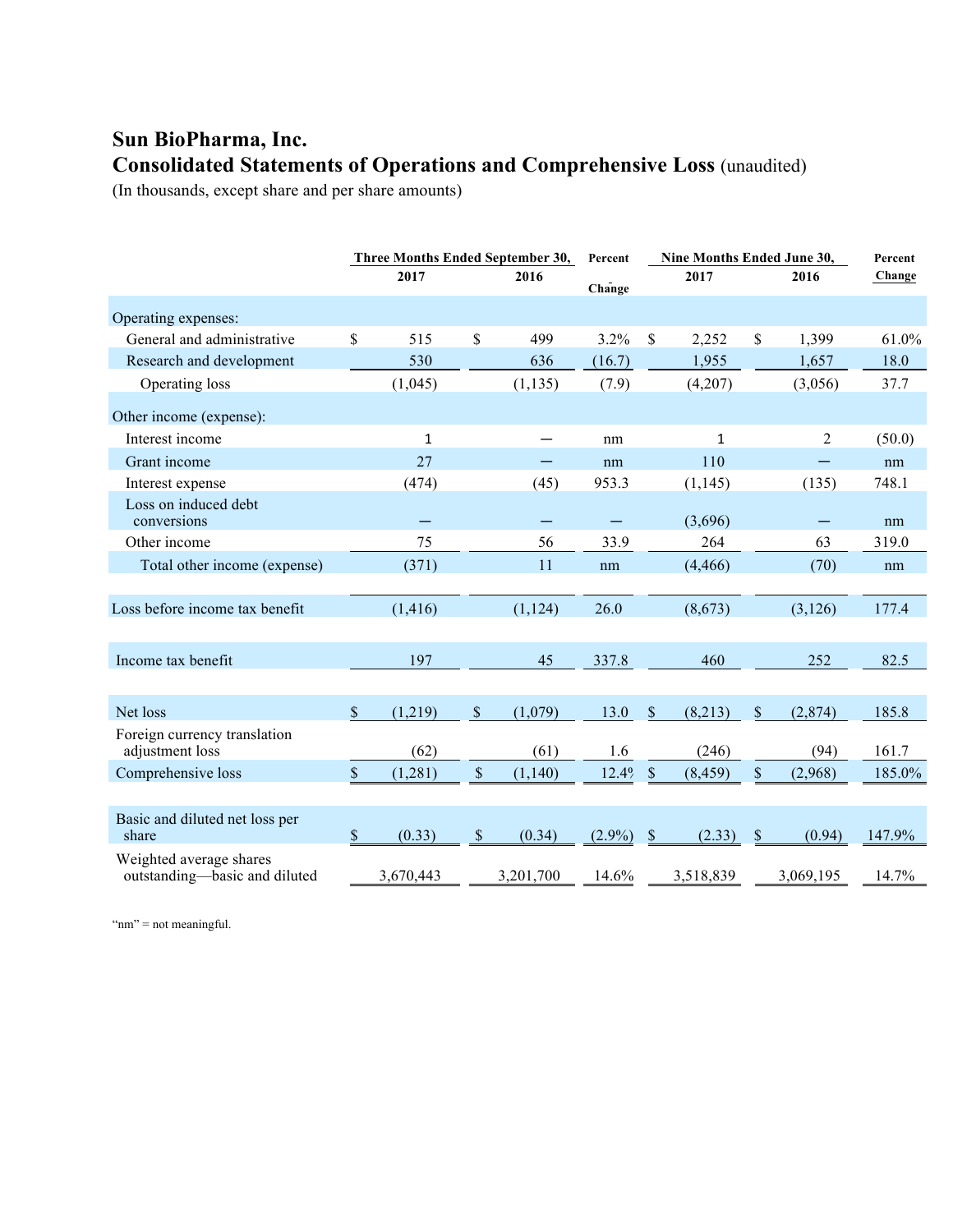# **Sun BioPharma, Inc. Consolidated Balance Sheets** (unaudited)

(In thousands, except share amounts)

|                                                                                      | <b>September 30, 2017</b> |                | December 31, 2016 |           |  |
|--------------------------------------------------------------------------------------|---------------------------|----------------|-------------------|-----------|--|
| <b>ASSETS</b>                                                                        |                           |                |                   |           |  |
| Current assets:                                                                      |                           |                |                   |           |  |
| Cash and cash equivalents                                                            | $\mathsf{\$}$             | 943            | \$                | 438       |  |
| Prepaid expenses and other current assets                                            |                           | 250            |                   | 118       |  |
| Income tax receivable                                                                |                           | 340            |                   | 321       |  |
| Total current assets                                                                 |                           | 1,533          |                   | 877       |  |
|                                                                                      |                           |                |                   |           |  |
| <b>Total assets</b>                                                                  | $\mathbb{S}$              | 1,533          | $\mathcal{S}$     | 877       |  |
|                                                                                      |                           |                |                   |           |  |
| <b>LIABILITIES AND STOCKHOLDERS' EQUITY</b>                                          |                           |                |                   |           |  |
| Current liabilities:                                                                 |                           |                |                   |           |  |
| Accounts payable                                                                     | $\mathbf{\hat{S}}$        | 874            | \$                | 1,245     |  |
| Accrued expenses                                                                     |                           | 1,218          |                   | 842       |  |
| Convertible notes payable – current portion, net                                     |                           |                |                   | 2,733     |  |
| Term debt                                                                            |                           |                |                   | 294       |  |
| Demand notes payable                                                                 |                           |                |                   | 250       |  |
| Accrued interest                                                                     |                           | 57             |                   | 155       |  |
| Total current liabilities                                                            |                           | 2,149          |                   | 5,519     |  |
|                                                                                      |                           |                |                   |           |  |
| Long-term liabilities:                                                               |                           |                |                   |           |  |
| Convertible notes payable, net of unamortized debt discount                          |                           | 1,096          |                   |           |  |
| Term debt                                                                            |                           | 300            |                   |           |  |
| Accrued interest                                                                     |                           | 87             |                   |           |  |
| Total long-term liabilities                                                          |                           | 1,483          |                   |           |  |
|                                                                                      |                           |                |                   |           |  |
| Stockholders' deficit:                                                               |                           |                |                   |           |  |
| Preferred stock, \$0.001 par value; 10,000,000 authorized; no shares                 |                           |                |                   |           |  |
| issued or outstanding as of September 30, 2017 and December 31,                      |                           |                |                   |           |  |
| 2016                                                                                 |                           |                |                   |           |  |
| Common stock, \$0.001 par value; 100,000,000 authorized;                             |                           |                |                   |           |  |
| $3,670,443$ and $3,220,111$ shares issued and outstanding, as of                     |                           | $\overline{4}$ |                   | 3         |  |
| September 30, 2017 and December 31, 2016, respectively<br>Additional paid-in capital |                           | 25,059         |                   | 14,058    |  |
| Accumulated deficit                                                                  |                           | (26,992)       |                   | (18, 779) |  |
| Accumulated other comprehensive gain (loss), net                                     |                           | (170)          |                   | 76        |  |
| Total stockholders' deficit                                                          |                           | (2,099)        |                   | (4, 642)  |  |
|                                                                                      | $\mathbb S$               |                |                   |           |  |
| Total liabilities and stockholders' deficit                                          |                           | 1,533          | $\mathbb{S}$      | 877       |  |